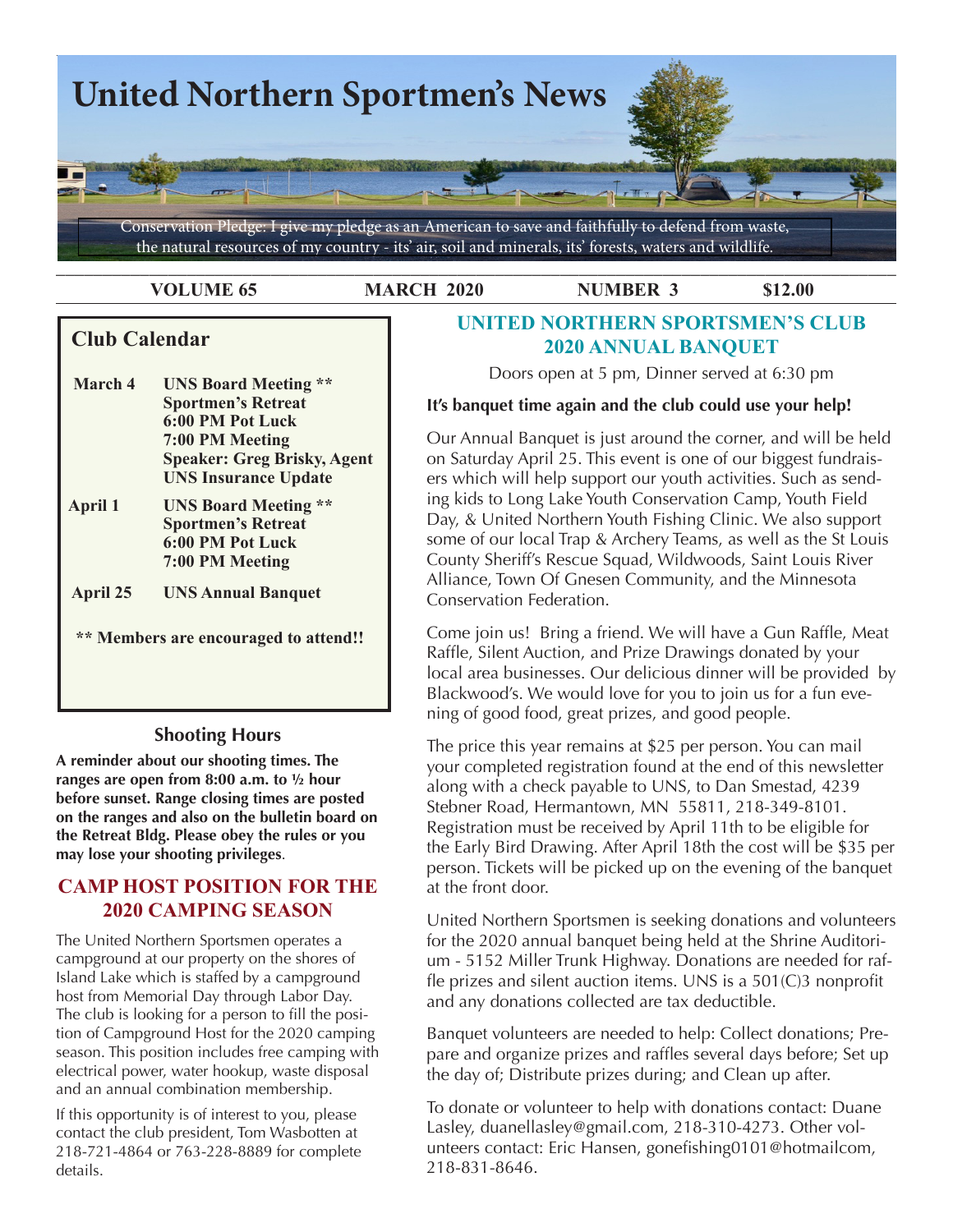# **UNITED NORTHERN YOUTH FISHING CLINIC**

This year the United Northern Sportsmen will be running a fishing clinic for youth sometime in June. It will be sponsored by Marine General. Traditionally UNS has held a 2 1/2 hour teaching event for kids ages 6 up to 12 in early June taught by a pro angler and called the School of Fish. Students will learn about lakes, finding fish in those lakes and some great ways to catch them. They will also learn to tie a fishing knot and rig and use a slip-bobber setup.

### **SCHOLARSHIPS AVAILABLE FOR SUMMER CAMPS AT LONG LAKE CONSERVATION CENTER**

UNS is giving up to four scholarships to send some lucky kids to camp. The programs cover ages 10-16 and take place from June 10th - August 1st. The flyer for this is posted on LongLakeCC.org. If you have any kids or grandkids interested have them email or write a note to Tom Wasbotten, 218-721-4864, twasbotten@outlook.com.

## **NATURAL CURIOSITIES**

We have a small pond next to our house, which is located on the edge of a farm field with no other houses next to it. Every spring for at least the last 10 to 15 years we have had a pair of mallards in the pond. They come as soon as the ice starts to melt in late March or April and hang around until late spring or early summer. Usually the pond dries up in the summer. Could these mallards be the same birds that keep coming back each year? CH, Rogers

Yes—and no, DNR waterfowl expert Steve Cordts tells us. It well could be the same female or her offspring. Mallards can live 10 to 15 years. Female mallards tend to return to the same area each year to nest, and young mallards often nest near where they're hatched. Not so for the guys, though: Minnesota mallards pair each year on their wintering grounds in the southern United States and Mexico, and the male follows the female to her chosen spot in the spring.

Last year I constructed a deer stand using new treated lumber for the legs. This year I found a bear had chewed nearly halfway through some of the legs about 6 feet high. I have other stands nearby constructed with the same materials with no issues. Is there some reason the bear attacked only this stand? CK, Columbus

Sorry to hear about that! Bears are often attracted to unique, unnatural, strong smells—such as oil-based products, electrical tape, and distinctive chemicals, says DNR bear scientist Dave Garshelis. It's likely that the new stand, with fresh wood, had a stronger smell than the others. It's also possible that the new wood contained different chemicals than the older stands. It's not all that typical for bears to chew treated wood, but some still do—unfortunately for you.

On a friend's property in Lindstrom, beavers dropped a 5-½-foot circumference poplar tree into the wetlands near the lake's shoreline. Isn't it unusual for beavers to seek out a tree this size when there are numerous smaller trees in the area? DM, Circle Pines

This is not so unusual, says DNR furbearer expert John Erb. Beavers always have to consider trade-offs in what and where they cut. While a large tree may take more time and effort, it also offers a lot of rewards in the form of lots of smaller branches. It makes sense that the beavers chose a tree near water, too. They are close to safety should they need to flee as they're working on the tree. And if their felling skills are well honed, the tree will fall into the water and they can cut and float branches to their pond. In other words, beavers can cut about any size tree they want, and they often do cut very large trees if they decide the rewards outweigh the risks.

We are fortunate to have a pair of pileated woodpeckers as regular visitors to our suet feeders. Hairy woodpeckers are also regulars. We have observed some quite aggressive behavior from the male pileated. He chases the hairy woodpecker from the suet feeder to nearby trees, then climbs up the tree beneath the hairy until it flies. When the hairy comes back to the feeder the pileated appears and chases it away again. What is going on? MH, Duluth

Woodpeckers start to be very territorial in midwinter, so the behavior the pileateds are exhibiting fits the bill—so to speak—says former DNR wildlife educator Jan Welsh. She has watched a similar situation play out at her own feeding station. Sometimes the hairy woodpeckers even harass downy woodpeckers. When that happens, Welsh adds an extra suet feeder or two to lessen the conflict zone. Things calm down later in the spring when breeding season starts to wind down.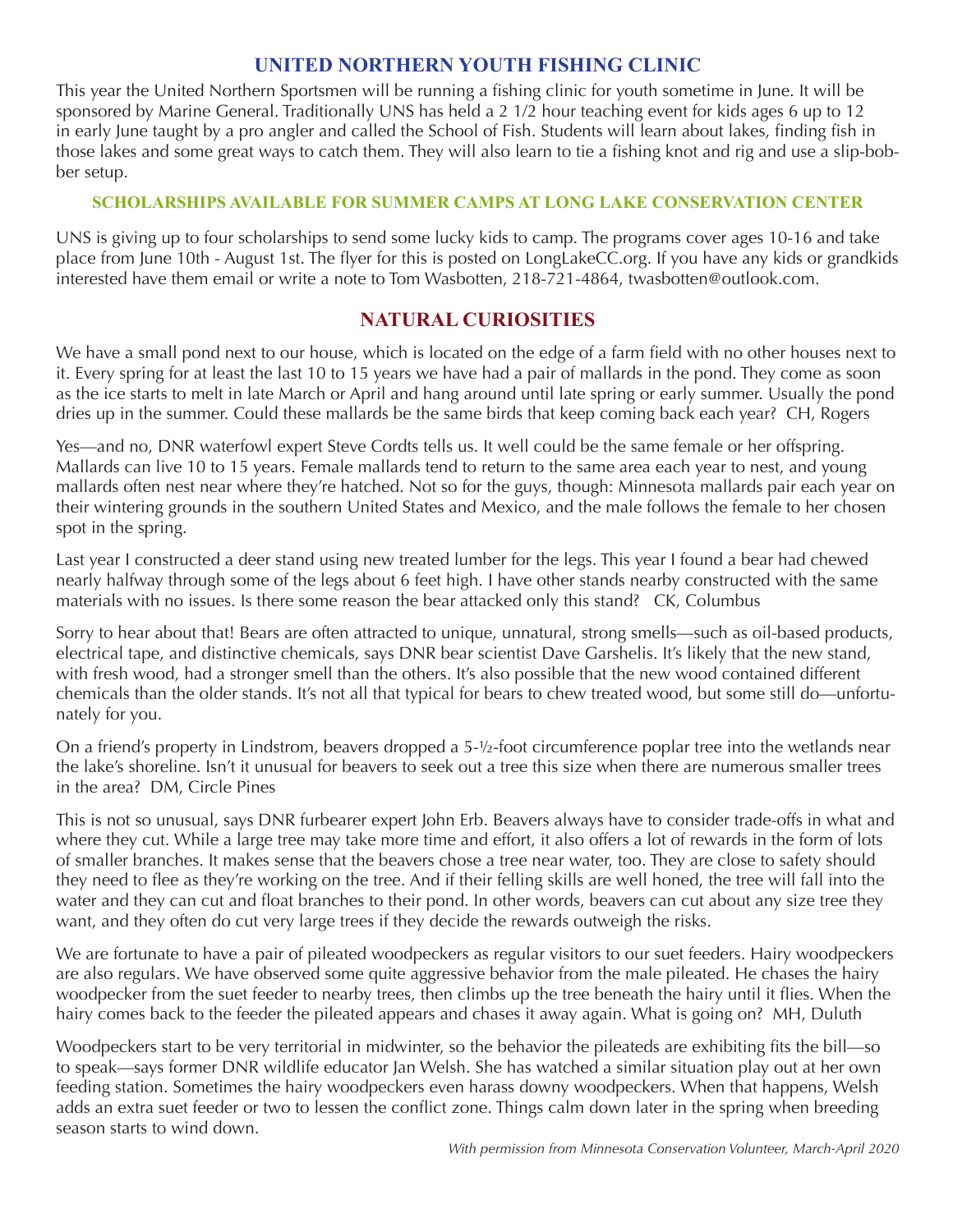#### **UNS BOARD OF DIRECTORS MEETING FEBRUARY 5, 2020**

**Call to Order:** by President Tom Wasbotten at 7:00 pm. Conservation Pledge. **Board members present:** Tom Wasbotten, John Bathke, Kyle Berg, Judy Foy, Mike Foy, Lance Hauvisto, Bob Kuettel, Duane Lasley, Lance Parthe, Gene Shaw, Dan Smestad, Tina Sund. **Guest:** Chris Blazer, MN DNR Wildlife Manager.

**Presentation:** by Chris Balzer about forest and wildlife management on MN WMAs and AMAs.

**Motion** to approve the agenda with additions was moved, seconded and carried (M/S/C).

**Motion** to approve the minutes with corrections from the January 8th BOD meeting: Motion to accept the minutes as corrected (M/S/C).

**Treasurer's Report - Tina Sund:** Presented financial reports as of 1/31/2020. Motion made to approve the Treasurer's Report and pay the bills (M/S/C).

**Membership Secretary's Report- Tina Sund:** 1,661 total members; New member renewals: 28 singles and 8 combos. Renewal notices sent - 73, 21 second/expired notices.

#### **Committee Reports:**

 **Web Master – Eric Hansen:** Eric Hansen updated the website and Facebook.

**Newsletter Editor – Sue Bathke:** Deadline is 2/10.

**Incident Report:** Shooters were here after shooting hours.

**Finance Committee – John Bathke:** Monitoring the budget vs actual income and expense and considering strategy for the Fidelity account.

Lance Parthe was installed as a board member.

#### **OLD BUSINESS:**

**UNS Website Committee – Bob Kuettel:** Bob reported that the committee is nearly done with the new website, now working on the membership list.

**2020 Ice Fishing Contest – Eric Hansen, Tom Wasbotten, Tina Sund:** – Tina reported the preliminary results show this to be the best outcome in at least 12 years, 530 fishermen, 230 vehicles. Snow plowing expense was much higher than previous. Tom thanked the volunteers.

**Banquet – April 25:** Final organizing meeting will be April 18 at the retreat. Final setup will be 11:00AM on the 25th. Sending out reminder post cards would cost \$455.00.

#### **NEW BUSINESS:**

**Motion to approve:** Isaac Walton League has asked UNS to contribute to their Earth Day celebration, which is youth oriented. Motion to donate \$250.00 (M/S/C).

**Winter Camping – Motion to deny:** (M/S) – Motion to Table: (C).

**President's Comments –** Increasing UNS dues was discussed. Board Member responsibilities was passed out.

**Adjournment:** Motion to adjourn at 8:59pm (M/S/C).

Respectfully submitted by John Bathke.

Next meeting is the March BOD membership meeting on March 4th, 7pm at the Retreat.

### **EMAIL ADDRESSES WANTED**

The next time you renew your membership, or even tomorrow, please let us know your email address. Emails may be sent to Duane Lasley, duanellasley@gmail.com. We are half way toward our goal of 95% participation in emailing out all of our communications. This allows us to increase the content of our newsletter as well as a more efficient way to communicate with the membership in a timely and eco-friendly way.